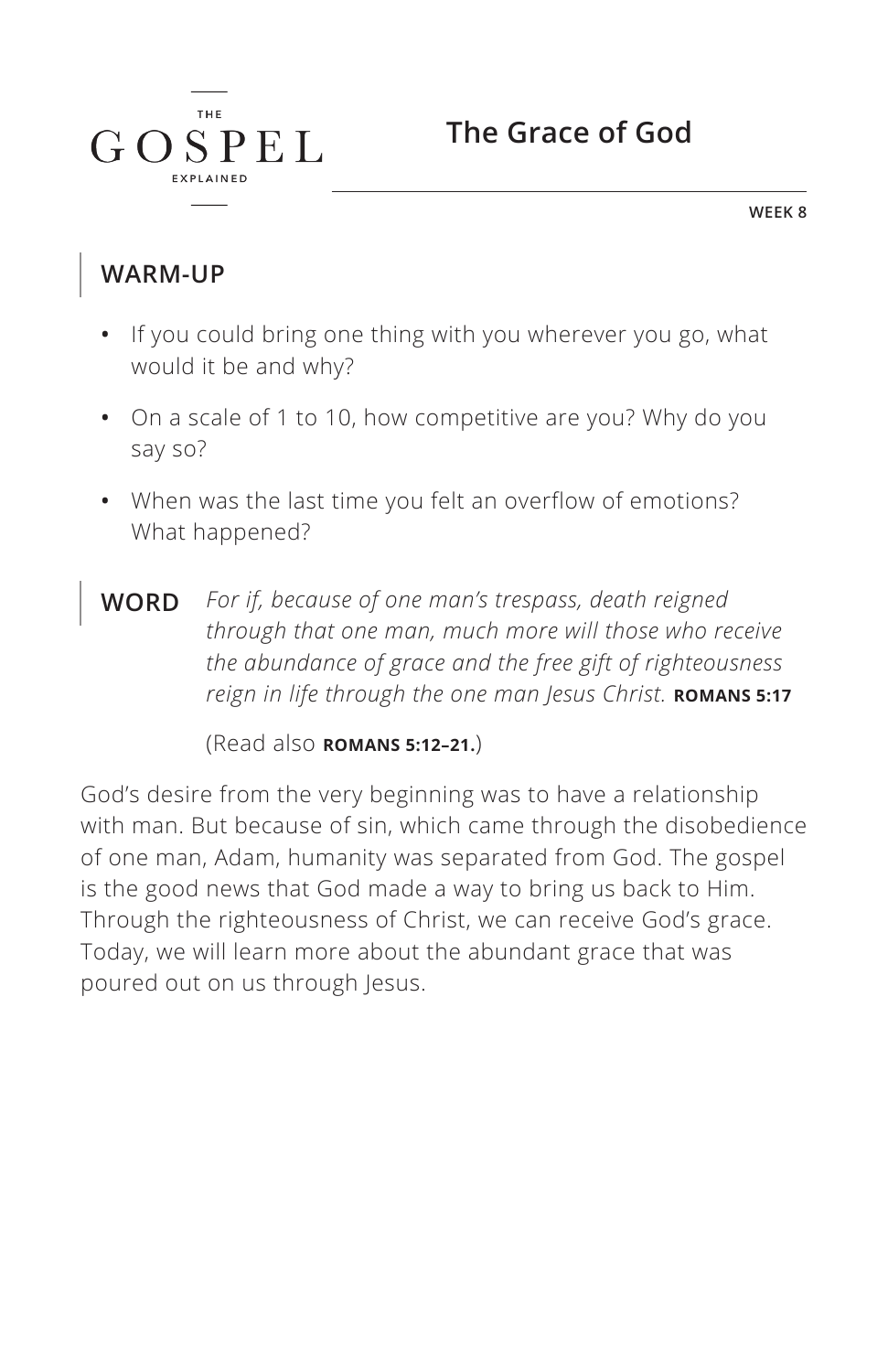### **1 God's grace is the answer to sin.**

*But the free gift is not like the trespass. For if many died through one man's trespass, much more have the grace of God and the free gift by the grace of that one man Jesus Christ . . . ROMANS 5:15* 

The disobedience of one man brought sin into the world. Tainted with a sinful nature, all have sinned and deserve to receive the punishment of sin, which is death, or eternal separation from God. Since we cannot save ourselves from our sinful nature, God had to extend His grace. According to Titus 2:11, what does God offer by His grace?

### **2 God's grace overflowed through Christ.**

 *. . . the grace of God and the free gift by the grace of that one man Jesus Christ abounded for many.* **ROMANS 5:15** 

In this passage, "grace" originally means to show kindness and favor. And this is what Jesus showed us when He died on the cross in our place. He demonstrated this abundant grace. His grace is bigger than Adam's sin and even bigger than all our sins. Though we don't deserve it, God pours out His kindness and favor on us. According to Ephesians 2:4,5, why did God save us by His grace?

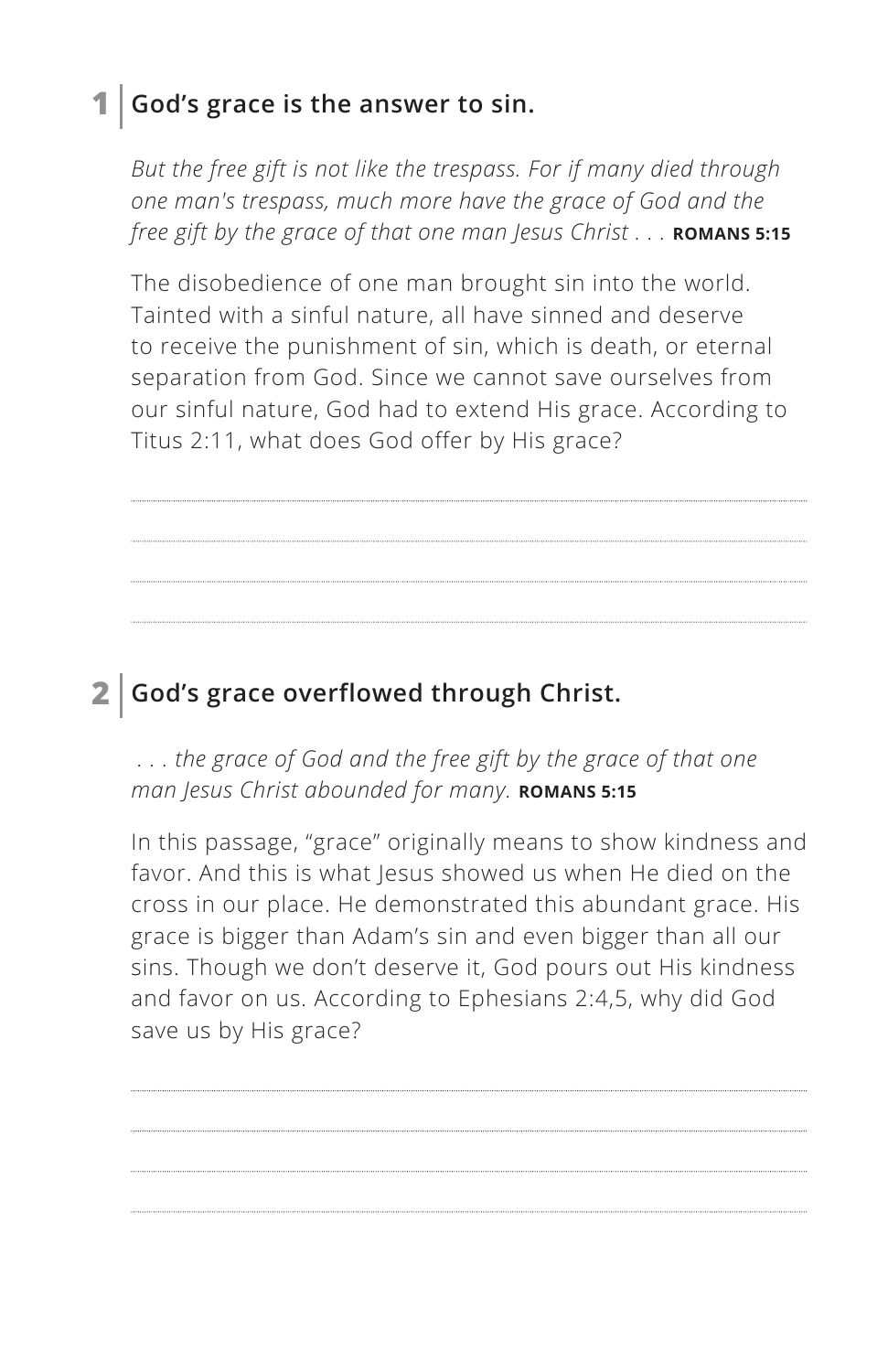### **3 God's grace causes us to reign in life.**

For if, because of one man's trespass, death reigned through that *one man, much more will those who receive the abundance of grace and the free gift of righteousness reign in life through the one man Jesus Christ. ^***ROMANS 5:17**

God's abundant grace did not only save us from death brought by sin. It also gave us the assurance that we can reign in life. This means that through Christ, we can be victorious in whatever difficulties we may face. What does it mean to reign in life, and how has this been evident in your own life?

# **APPLICATION**

- **•** Have you made a mistake that you think is too big for God's grace? Ask God to show you His overflowing grace. Ask someone you trust to pray for you.
- **•** What is God teaching you about living a victorious life? Meditate on Romans 5:17 and share what God is showing you to your mentor or friend.
- **•** Who can you encourage to receive God's grace? Call this person this week and pray for him or her to experience God's grace.